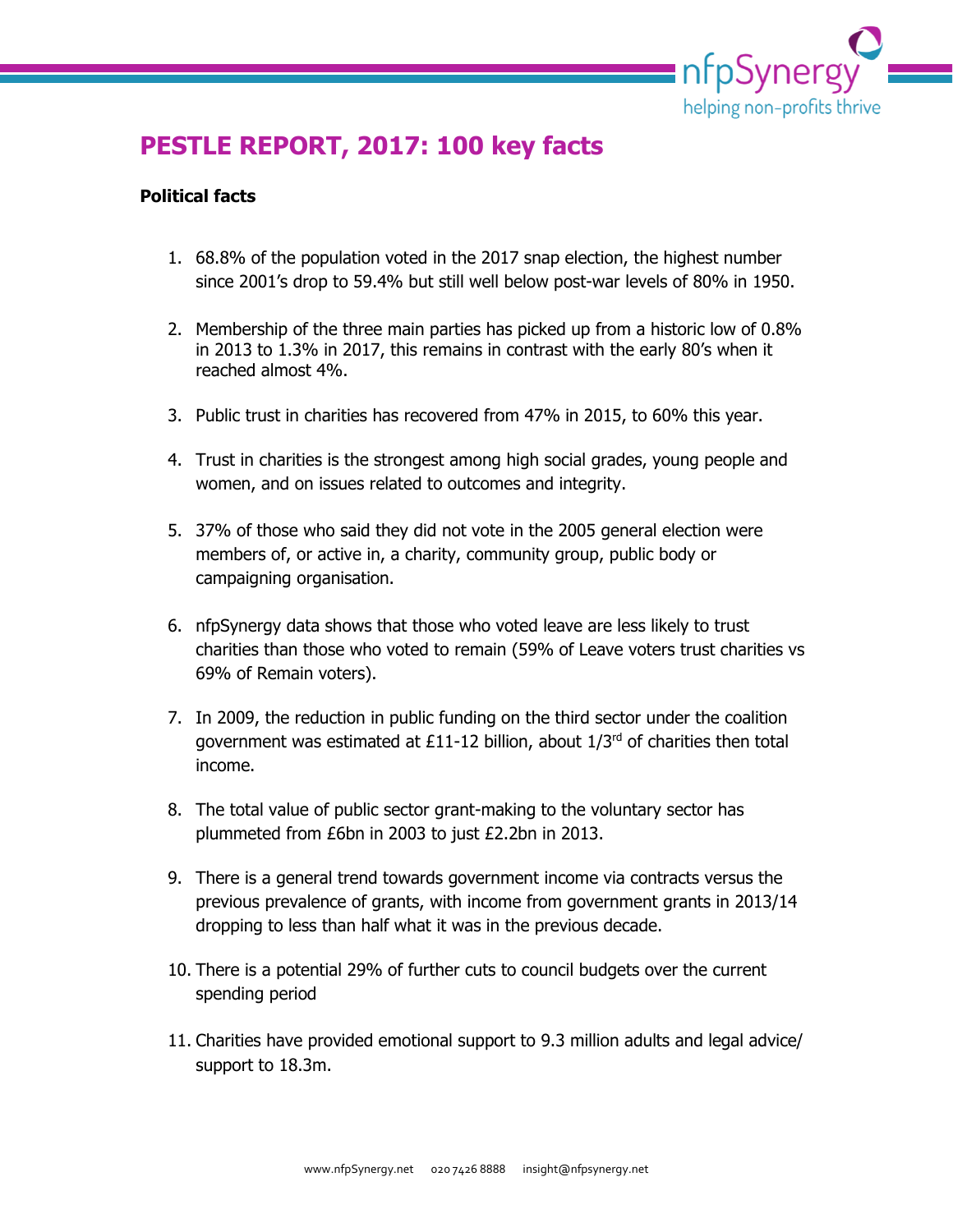#### **Economic facts**

- 12. This year has seen UK wage growth slow and start to lag behind inflation, meaning the amount people have to spend is going down in real terms
- 13. Consumer confidence has become more negative following the Brexit vote. It has been negative since 2015, following positive progress in 2013/14.
- 14. Those who say they have donated to charity in the last three months has dropped from 76% in 2010 to 68% in 2017.
- 15. nfpSynergy's giving expectations index (the difference between the % of people that will give more next year and the % that will give less) has reduced from 6% in April 2017 to 1% in July 2017.
- 16. In 2016, only 17% of charities expected Brexit to have little or no impact on their investment activities.
- 17. Research from Legacy Foresight in Spring 2017 revealed that growth in legacy income for charities had already slowed down since the vote,
- 18. Interest rates have remained extremely low ever since the 2008 crash with only a temporary rise in the real interest rate 2015.
- 19. In November 2017, the Bank of England's Monetary Policy Committee voted to increase the base interest rate from 0.25% to 0.5%, the first rise in a decade.
- 20. At the end of 2010 the charity sector had net assets worth £101 billion, including £19 billion of cash.
- 21. In 2009, 42% of 280 charities surveyed were struggling to deliver services because of low interest rates related to their extensive deposits or investments.
- 22. In 2009, almost half of 280 charities surveyed by CAF Bank had to dip into their savings or reserves to deliver essential services.
- 23. Many older people remain heavily dependent on savings and lower interest rates have therefore reduce their income and charity donation habits.
- 24. 2008-2009 saw a steep price drop in the housing market, although it picked up again by 2010.
- 25. No growth in the housing market is expected by the end of 2018.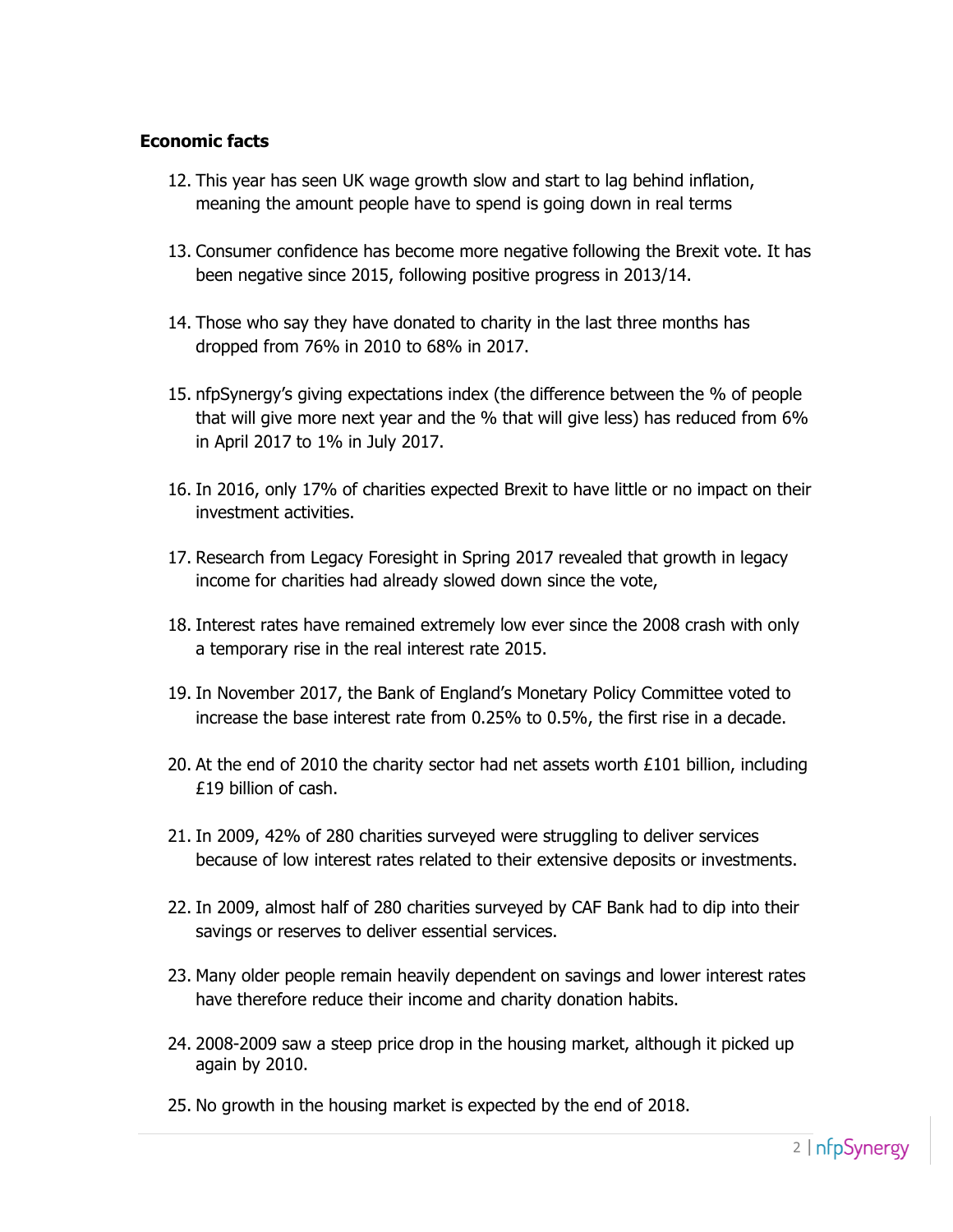- 26. Dips in housing prices impacts charities' incomes, particularly as it impacts legacies.
- 27. Legacy Foresight have already noted an income drop of 1.1% in the last year, even with higher death rates recorded, and blame 'flagging house prices and jittery stock markets' for affecting average residential values.
- 28. According to nfpSynergy data from 2017, 31% of the public who have already written a will (34% of the total population) have included charity beneficiaries, up from the lowest point of 15% in 2011.
- 29. 38% of the public would consider including charity beneficiaries in their will, compared to 28% in 2011.
- 30. Many big charities have been known to receive up to a third of their income from bequests
- 31. Since 1998, house prices have almost doubled in relation to earnings.
- 32. Younger donors and potential supporter groups are spending higher proportions of their income on rent or saving for deposits and therefore have less available for additional expenditure such as charity donations.

# **Social facts**

- 33. The average life expectancy in the UK is now 79 years for men and 83 years for women (based on 2013-15 mortality rates)
- 34. At the last census (2011) there were 9.2 million (1%) aged 65 plus, an increase of almost one million over the preceding decade.
- 35. In 2015, there were estimated to be over half a million people (556,270) aged 90 and over living in the UK, up from 194,670 people in 1985.
- 36. The over-60s population looks set to grow by 22% between 2016 and 2026, coming to account for 27% of the total population (up from 23% a decade earlier), with a particular increase in those over 75.
- 37. The state pension age is set to continue rising (currently forecast for 68 by the 2040's)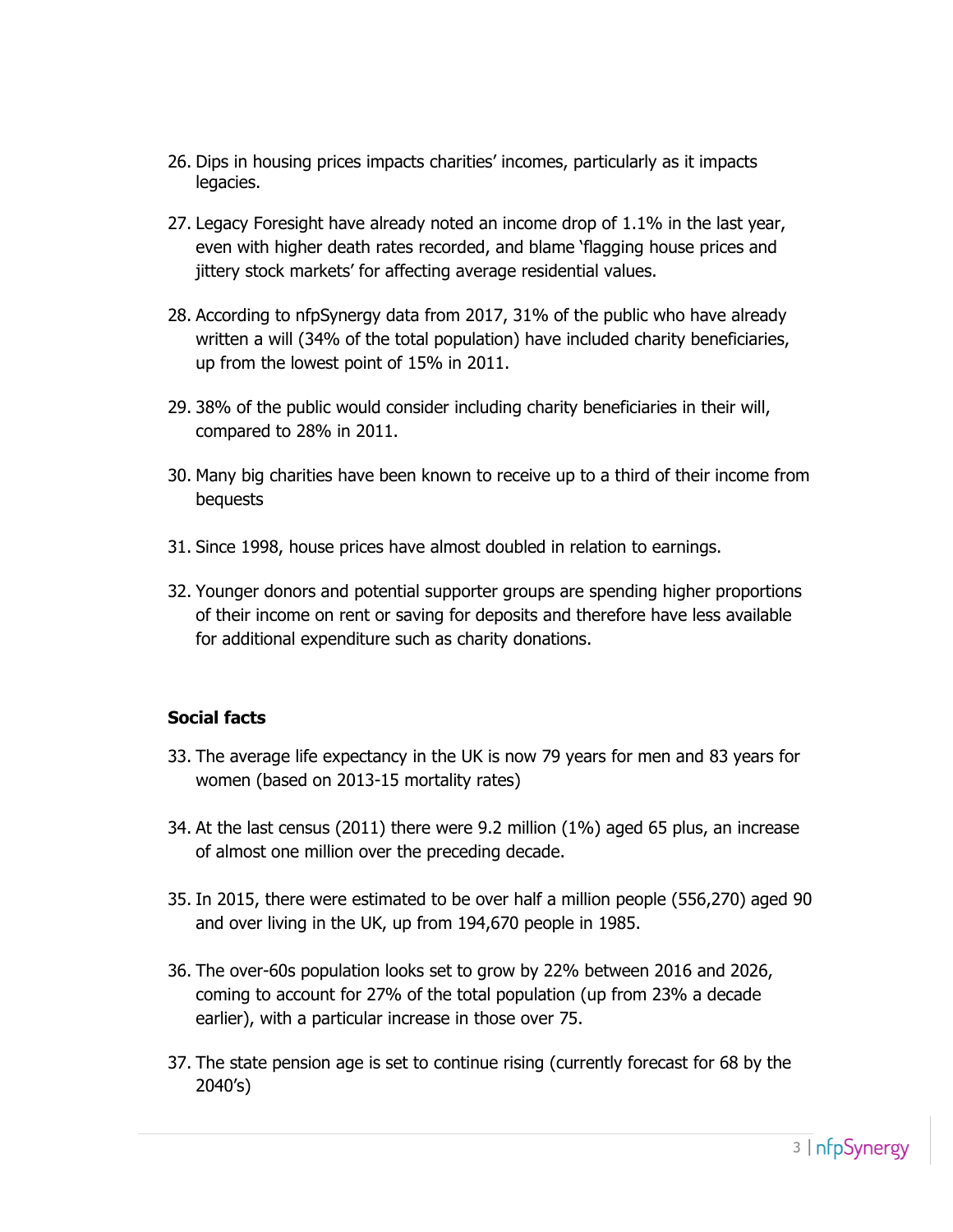- 38. The global spending power of those aged 60 and above is forecast to reach \$15tn by 2020.
- 39. nfpSynergy data suggests that among the over 65s, 69% have recently donated to charity - the highest proportion among any age group, as found consistently over time.
- 40. 26% have volunteered for an organisation higher than any age group but the 18-24s.
- 41. And a report by the Commission on the Voluntary Sector and Ageing found that if tomorrow's 65 plus population keeps donating time and money at the same rate as today's, the resulting income could be worth £6.5bn to the sector over the next 20 years.
- 42. 2017 nfpSynergy trust data reveals that the only age group to have seen a decline in trust for charities by Spring 2017 were those aged 65+ (60%), while the youngest show the highest levels of trust.
- 43. Western Europe has the highest old-age dependency ratio (the proportion of over-65s to the working-age population) in the world
- 44. The incidence of degenerative conditions such as Alzheimer's and dementia are set to continue rising along with our life expectancy, while UK care and support systems remains inadequate, according to charities and advocates for older people
- 45. Despite employment protections female workers remain particularly vulnerable on a range of issues from insecure contracts and zero or part-time hours, to fitfor-purpose parental leave and flexible working rights
- 46. By 2008, 74.2% of UK women were economically active, compared with just 59.3% in 1971.
- 47. More of our families than ever before are co-habiting or raising children alone, while fewer are living as married couples.
- 48. The mean age for both marriage and children continues to rise.
- 49. In 2015 3.296 million men and women aged 20-34 were living with their parents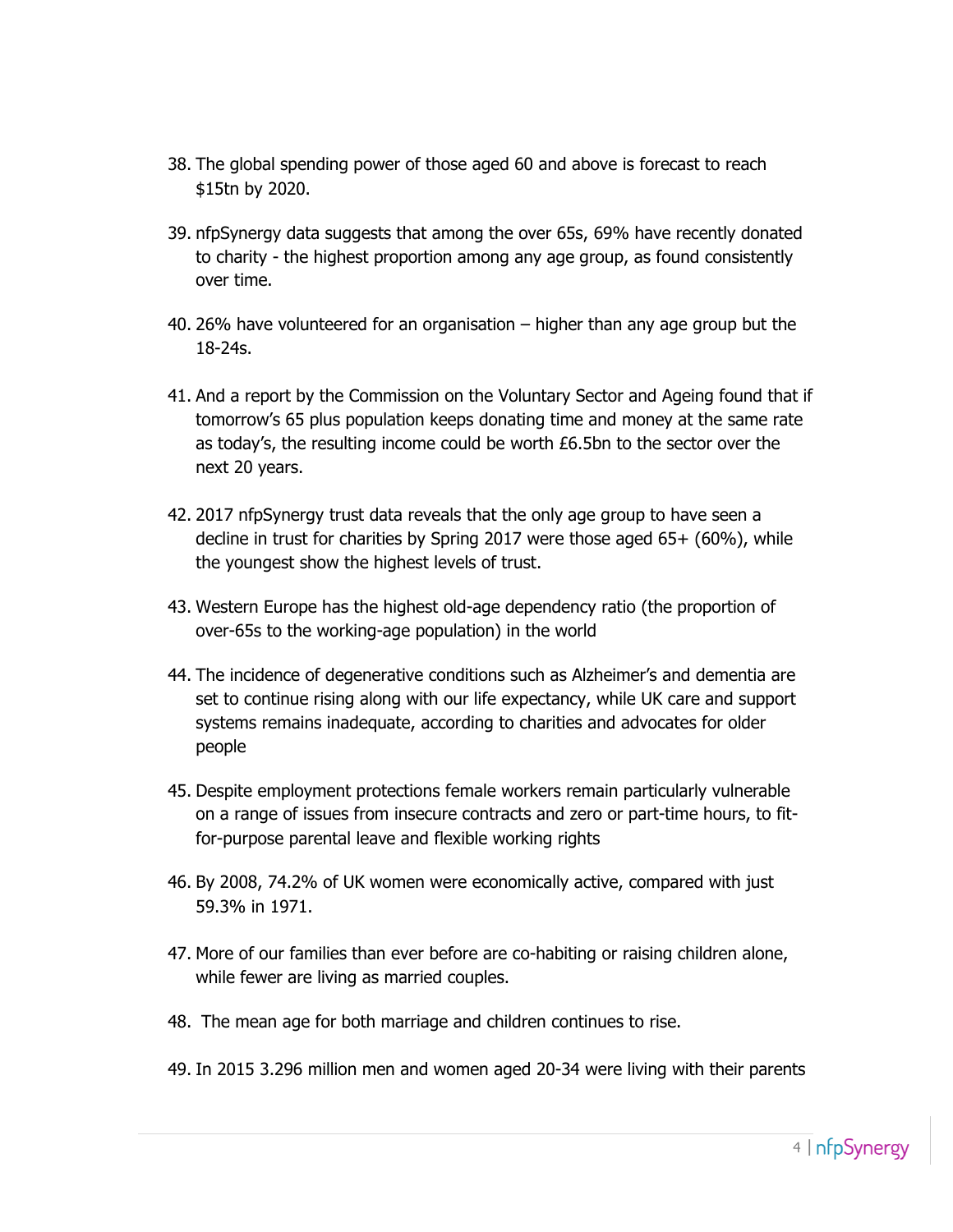- 50. The last census indicated that 13% of the population were born overseas by 2011, with high net immigration continuing.
- 51. 86% of the UK population identified in the 2011 census as White down from 91% in 2001 and 94% in 1991.
- 52. In the 2011 census, Indian was the second most common ethnic identity, consistent with the prevalence of South Asian countries among the most common foreign-born countries of origin.
- 53. In the 2011 census, 59% identified as Christian (down from 72%), 5% as Muslim (up from 3%) and the proportion reporting no religious identification grew to 25% (up from 15%).
- 54. In the 2011 census, 93% reported English as their main language but 8% also reported another main language, a figure which rises to 22% in London.
- 55. Net migration predictions in 2017 are at 230,000, down from 332,000 in 2016.
- 56. Global remittances totalled around £424bn in 2015, three times that sent in aid.
- 57. ONS figures show that the gradually declining Christian-identifying population has a much older profile than the national average, while the non-religious tend to profile as much younger and the Muslim population younger still.

#### **Technological**

- 58. In 2017, 88% of the public accessed the internet at least once a week, and this is expected to rise to 94% by 2025.
- 59. Frequent internet usage has doubled among those over 75+ (up to 78%).
- 60. 99% of those under 25 years old frequently use the internet.
- 61. ONS statistics found that in 2017, 22% of disabled adults had never used the internet.
- 62. nfpSynergy research from January 2017 24% of the population reported having visited a charity website in the previous three months.
- 63. Of the 67% of people who had donated to charity in the past three months, only 10% did so via a charity website.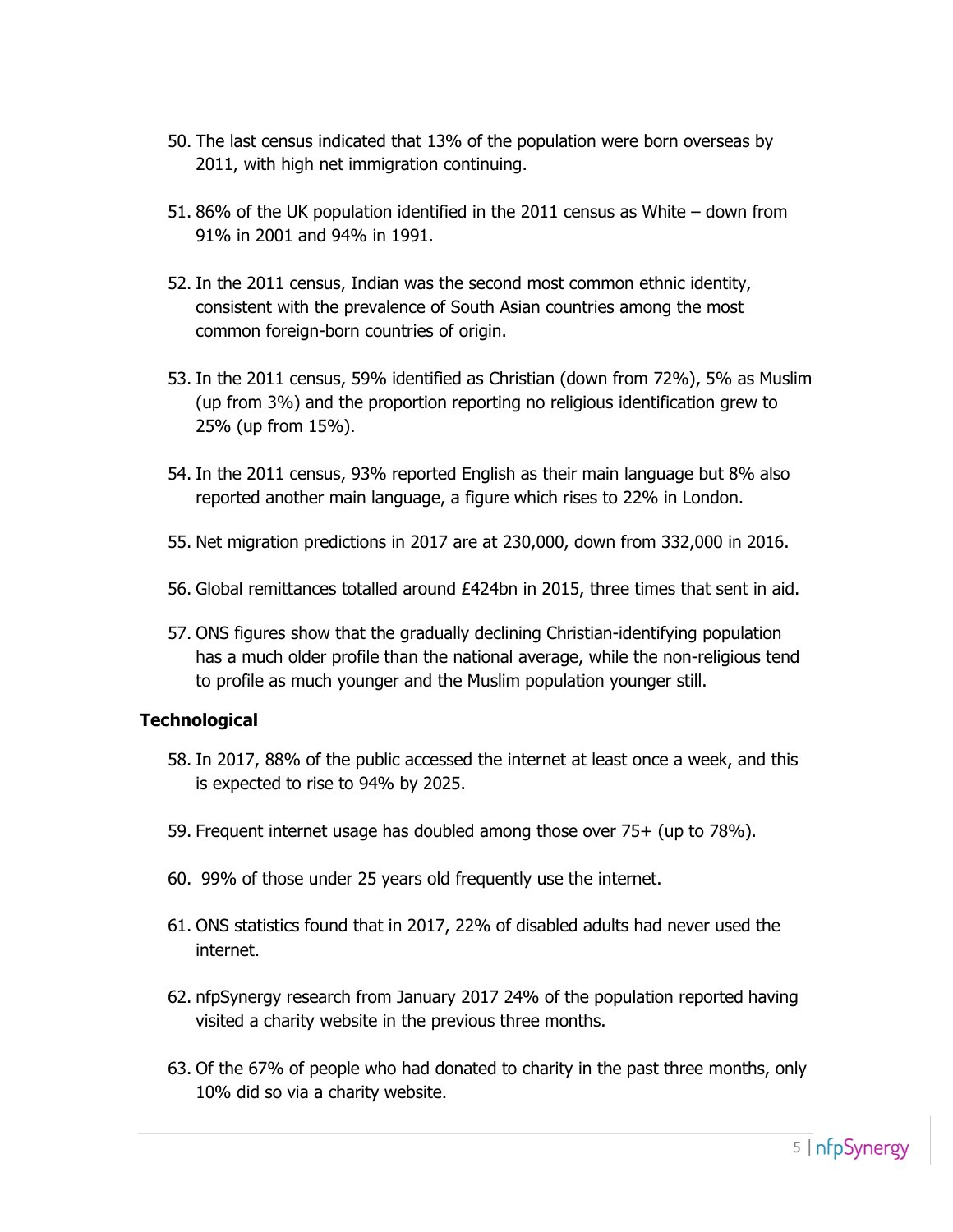- 64. Overall spending on online advertising in the UK has grown from 29.7% of total advertising spend in 2011 to 46.2% in 2016.
- 65. The proportion of charities' advertising spending that goes online has doubled from 2011-2016, but is still only 5% of total charity advertising spend.
- 66. In 2016, the charity sector spent more than half of its advertising budget on direct mail and door drops.
- 67. By 2020 it is predicted that 75% of the public will be engaging with social networking sites.
- 68. In 2015 Instagram reported 14 million monthly users in the UK alone.
- 69. The NoMakeUpSelfie raised £8million for Cancer Research UK in six days
- 70. Arthritis UK has recently introduced their own AI 'virtual personal assistant to answer service users' questions via a link on their website
- 71. In 2015, smartphones overtook laptops as people's primary way to access the internet.
- 72. In 2017 the proportion of adults who own/use a smartphone reached 76%.
- 73. 38% of the adult UK population used a banking app in 2016
- 74. 17% of all UK online donations in 2016 were made using mobile devices an increase of eight percentage points since 2014.
- 75. In 2017 a third of all card payments were contactless in the UK, up from 10% in 2015.
- 76. In 2016, only 16.9% of the UK public had either used or were interested in using an app or mobile phone at the checkout to pay for something compared to 61% in China.
- 77. 49% of those over 65 perceive themselves as carrying less cash, and this number is higher among younger age groups.
- 78. Two in five adults stated that they have given less to cash collectors due to not carrying cash with them. However, cash donations to charities has not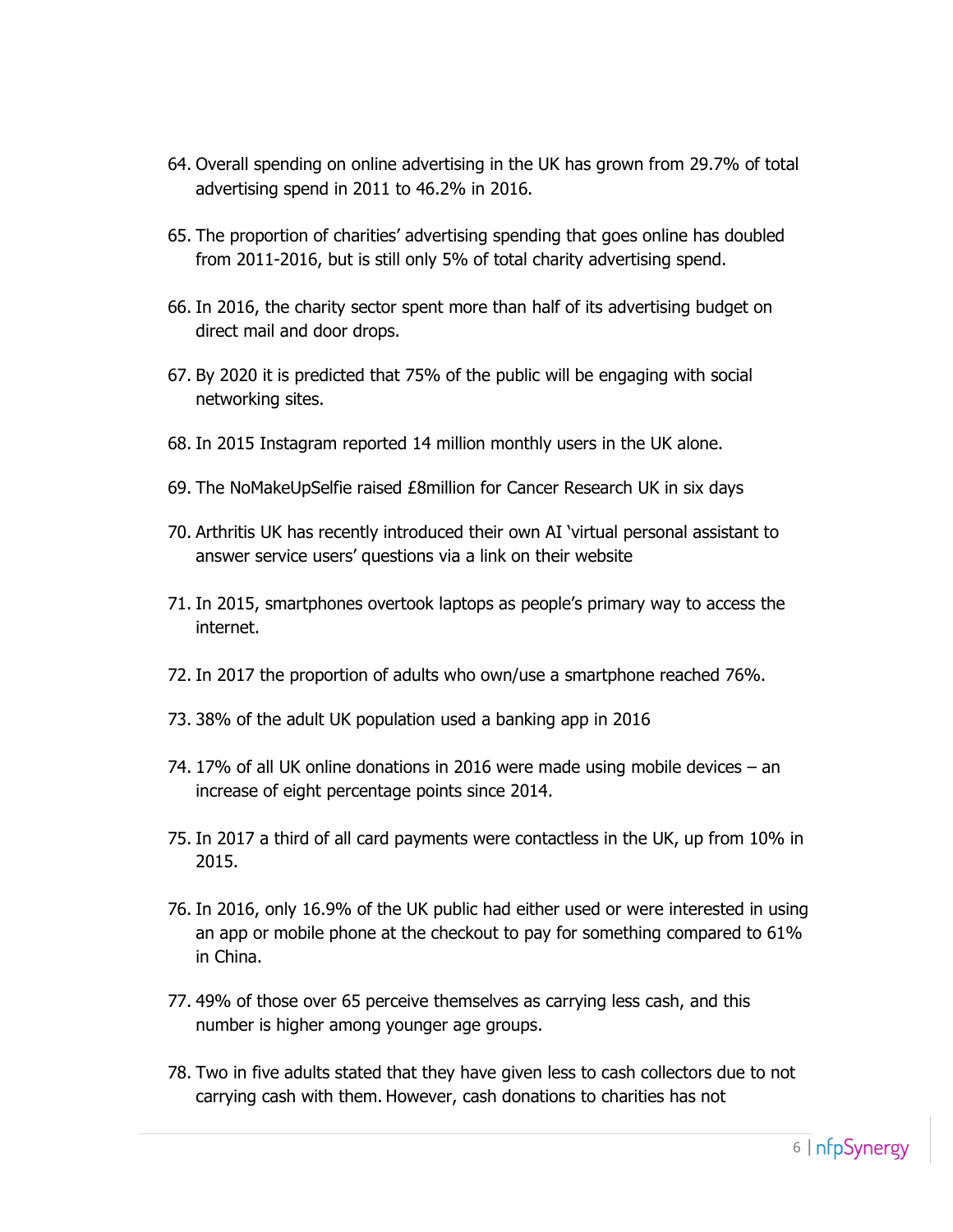significantly decreased, with 27% of people donating this way in 2017.

- 79. In Finland this year, for example, blockchain technology has been used to support unbanked refugees, avoiding the traditional barriers that prevent refugees from accessing bank accounts and jobs without authenticated IDs
- 80. Alice, a donation transparency tool using blockchain technology has already been used by a number of charities including St Mungo's.

# **Legal**

- 81. nfpSynergy's research suggests 77% of MPs believe it acceptable for charities to highlight the impact of a policy on beneficiaries.
- 82. Labour MP's find it more acceptable for charities to challenge political parties and governments (86% vs 42% Conservative MP's).
- 83. Conservative MP's are more in favour of charities providing frontline services instead of the Government (89%) than Labour MPs (56%.)
- 84. The 2014 Transparency of Lobbying, Non-Party Campaigning and Trade Union Administration Act was passed, imposing a 'regulated period' which requires organisations to scrutinise campaign activity from 12 months before an election.
- 85. Over 100 charities called for the 2014 Transparency of Lobbying, Non-Party Campaigning and Trade Union Administration Act to be overturned, but this was denied.
- 86. Greenpeace incurred a £30,0000 fine for not registering with the Electoral Commission for the 2015 election and has argued its non-compliance is an act of civil disobedience against 'an illiberal law… which weakens democracy and curtails free speech'.
- 87. 63% of the public viewing it as acceptable for a charity to challenge government policy
- 88. For charities commissioned by Government or local authorities, 66% and 63% respectively still think it is acceptable to campaign to change the law or to campaign on issues affecting beneficiaries.
- 89. 6% of the public feeling put off giving to a particular charity because it campaigns to change the law.